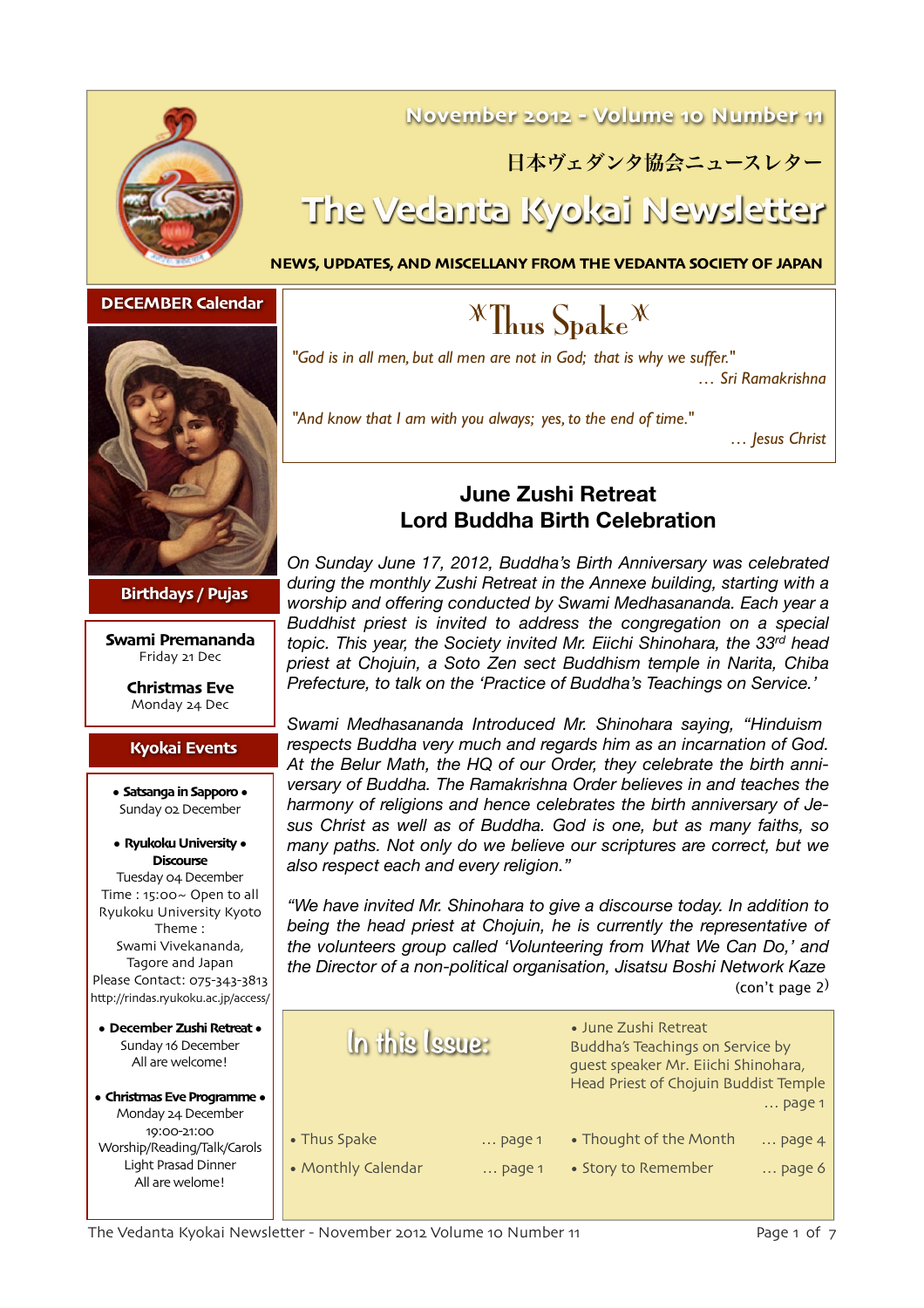#### **Buddha's Teachings** (from page 1)

*(Winds of Suicide Prevention Network). He also provides education support for other countries and promotes suicide prevention activities as his lifework. In 1979, he carried out refugee relief work in Cambodia. Since 1995 his organisation has been offering free telephone counselling service 24/7 for those contemplating suicide. Through personal and lecture meetings and other activities, they have prevented over six thousand potential suicides. Moreover, he has written many books, too. Mr. Hoken Suzuki kindly made all the arrangements so we may hear his discourse today. Now let us learn from and practice Lord Buddha's teachings on service to others, as Mr. Shinohara himself carries out."*

#### **The Practice of Buddha's Teachings on Service**

#### By Eiichi Shinohara

Today two big things are not working here in Japan. One is the economy, and the other is human kindness. Since last year the word 'kizuna' or bond has often been used mainly in the media, which we are not sure really exists. We would have to revitalise it by carrying out various activities.

Our country did not incorporate religion in its post-war education system. Education with religion does not mean imposing a religion. There are many different religions that serve as a compass for life. Although the Constitution sets out liberty of religion, according to which we can choose any one of them, other articles such as,we should live a righteous, peaceful life with right religion were removed from it. Consequently, today's situation has been caused.

#### **Buddha's Teachings and Japan**

Basically, no religion is for the dead. They are all preached for those who are living, using words specific to each sect, in as much detail and as specifically as possi-



ble, so that they may live a happy life in this world. I have a book called 'Genshi Bukkyo' or Original Buddhism translated into Japanese. It compiles what Buddha taught while he was alive and was originally the Pali Canon written in Sanskrit. Reading this through, we find no teachings in it for the dead. People gathering, sharing rituals and learning like we are today is a very normal way of observing religion. Although people tend to think that rituals are not necessary these days, they are expressions of feelings. It is not enough to just feel inside. By chanting 'Sankiemon' or Three Refuges, we can experience right now that our minds are looking to Buddha.

Japanese Buddhism is now quite far away from the original Buddhism. As you know, Buddhism split mainly into two schools, Mahayana Buddhism and Theravada Buddhism. The former school spread into China then crossed the Korean Peninsula, mixing with secular religions along the way. When it finally came here to Japan, it was a unique Buddhism. An example of this is our being dressed in black at funerals, which completely originated in Confucianism in China and never happened at the time of Buddha in India. Moreover, Buddhist monks did not labour in the beginning, but they started to live selfsufficient lives in Zen temples where the robes of monks were simplified so as not to hinder physical labour. As you can see, I am wearing one of those simplified robes today. This design represents rice paddies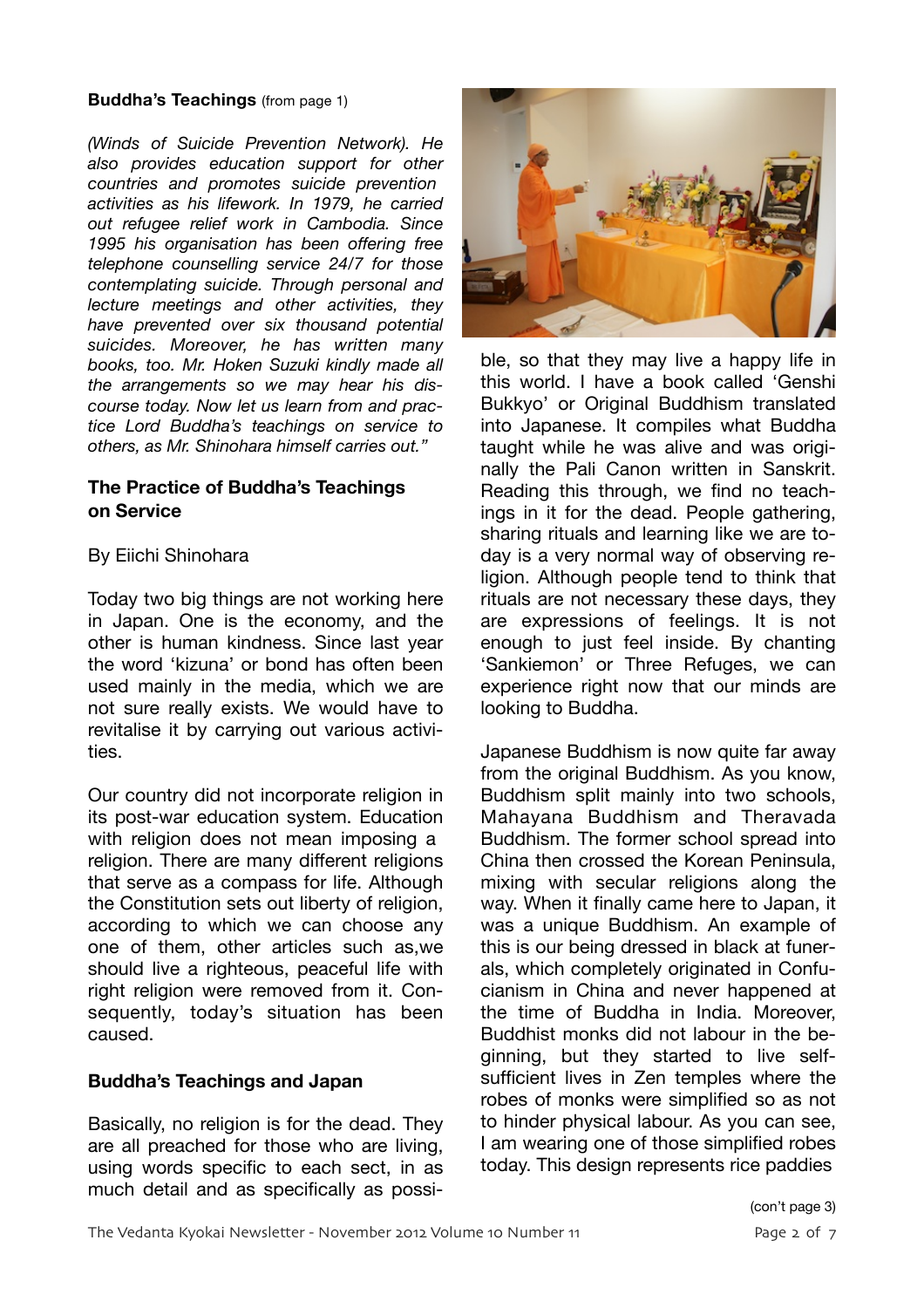#### **Buddha's Teachings** (from page 2)

and pathways. When Buddha was still alive and walking around villages begging, a farmer pointed out that he did not work, but only collected food to eat which the farmer found questionable. Then Buddha said, 'You plough rice paddies while I cultivate your hearts. You help make people happy by growing rice and vegetables, while I try to do the same by cultivating your hearts.' This robe is the symbol of that.

Buddha preached his teachings by talking to people, mostly one on one, about how we as human beings should live in this world to be happy, which I think is his greatness. Also, even in his days there were quite a few questions as to whether the afterlife exists, which he did not answer. That means we do not know if it does exist while alive, but we will know when and if we get there. In his opinion, it does not matter whether or not there is an afterlife. The first priority is to become happy in this world, isn't it? To that end, he suggested practising the teachings he preached using many metaphors. Buddha sometimes used harsh words like this, 'Suppose a good doctor examined your body, found a disease and said you should take some medication to cure it. If you do not take it however, and are just worried that your disease is not cured, that is not the doctor's fault. Likewise, if you do not practise my teachings and are just sorry about your unhappiness, that is not my fault."

#### **Suicides and Deaths of the Neglected**

I have been working on the issue of suicide for twenty years. Sorry to say, here in Japan nearly 33,000 people kill themselves each year. In large number of deaths of another sort, it was said on an NHK TV programme several years ago that there were 32,000 people each year who died alone without being known in the Japanese 'muen shakai' (literally, no connection to society) people with no rela-



tives or social connections or bonds with each other. The combined number of both cases arrives at about 70,000.

Last year, ten staff members of the Middle Eastern TV News station Al Jazeera came to my temple to cover this situation here. I asked the producer why this many staffers came all this way. He answered that Japan was a very unique, incomprehensible country, since as many as 70,000 lives end in 'muen shi' (no connection death) and suicide each year, which may not happen even in war. He continued that there might be a massive hole somewhere in this country, into which the Japanese are sucked to death. He wanted to film this hole and broadcast it across Europe and the Middle East. I think he is right. The hole he mentioned is the Japanese society.

Killing oneself is not new and has been seen both in the east and west. Yukio Mishima, a famous novelist, committed hara-kiri, which was a well calculated and arranged end of life and can be called a real suicide. From what I have experienced, however, none of the cases counted as suicide happens because the person really wants to kill him/herself. Today's Japanese social structure forces them into doing so by loading a single person with many sufferings, which I call multiple sufferings.

#### **Multiple Sufferings**

A father does not commit suicide right af- (con't page 4)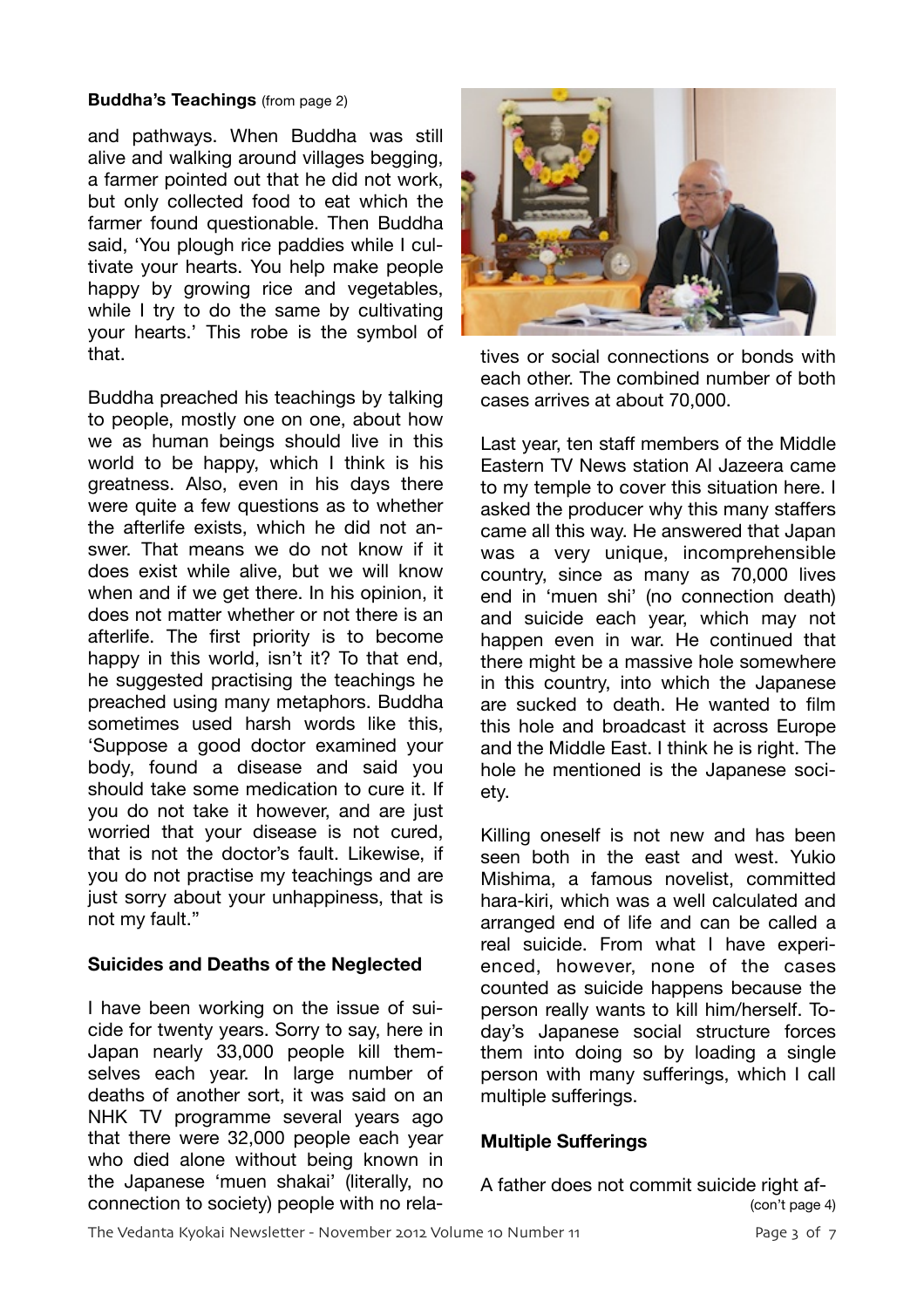#### **Buddha's Teachings** (from page 3)

ter he is made redundant. Redundancy leads to economic hardships; then the breakdown of his family; then his children being unable to go to school; then their having difficulty with job hunting. A chain reaction of agony not caused by his fault finally makes him feel the denial of his own existence. The word 'redundancy' does not sound very harsh, but actually means that the person is not necessary. There is a word 'jiko-yuyokan' or feeling oneself needed. For a married couple, for instance, a wife or husband is happy because they have their spouse needing them. If we are told we are no longer necessary, we would feel loneliness as our very existence has been denied. Anyone can sometimes feel some sort of loneliness, but this can be relieved. It can be mitigated if someone else is with them.

On the other hand, if all connections and relationships to others are cut off, loneliness turns into isolation. There are those aged from 15 to 80 who cannot communicate openly and have trustful bonds with others. Even high-school students come to me and say they want to disappear. They are isolated. Isolation makes people feel like dying, killing ourselves and going somewhere. That is the point. That is how they become suicidal. At such times if they are given kind words such as, "What is the problem?"; "If you want to talk, I am here"; "Is there anything I can help you with?", they feel they have someone with them and start being slowly relieved from their isolation. So, I try to answer the phone and meet those in need of counselling day and night. When relieved of their isolation, they are slowly getting motivated to live and get back on their feet. If no one speaks to them when they start to feel like dying, they will finally commit suicide.

One day, a 77-year-old lady whose husband had died six years before gave me a ring. She said that she had failed to hang herself as the rope was not strong enough, and asked me to send her a

### **• Thought of the Month •**

"We are here to awaken from the illusion of our separateness."

… Thich Nhat Hanh

stronger one. I said, "I cannot do so, as that would be helping you to commit suicide. But if by any chance you want to continue living, I will come and meet you right now." Then I rushed to Hanamaki, in Aomori Prefecture from Narita. She had raised five children, all of whom have their own families and live in Sendai, quite close. None of them, however, had visited her for the last five years. She sends them letters, but receives no replies. When she gives them a phone call, they want to hang up very soon. She said that she would rather go her grave, as she was deserted. I suggested we should become friends and talk about anything. She now calls me once a week. This is just one example of a myriad of callers.

#### **Our Society; Our Problem**

If we regard this as a mere relationship problem specific to the mother and her children, it may be deemed as none of our business and a problem that should be solved privately. But then we would miss the essence of societal condition. As early as 50-60 years ago it was known that Japan would become an aged society, but no action was taken. Who was to blame? We were. It was we who did nothing, but let it happen. So this is our problem. Recently an elderly lady living in temporary housing after the Great East Japan Earthquake died there. In her notes she said that because the old like her should not bother others any more, she would rather take refuge in a grave. How painful. Who created such a social structure as makes the elderly feel this way? We did. The Japanese. Our culture. I would hence like to tell you that this is our problem, not others'.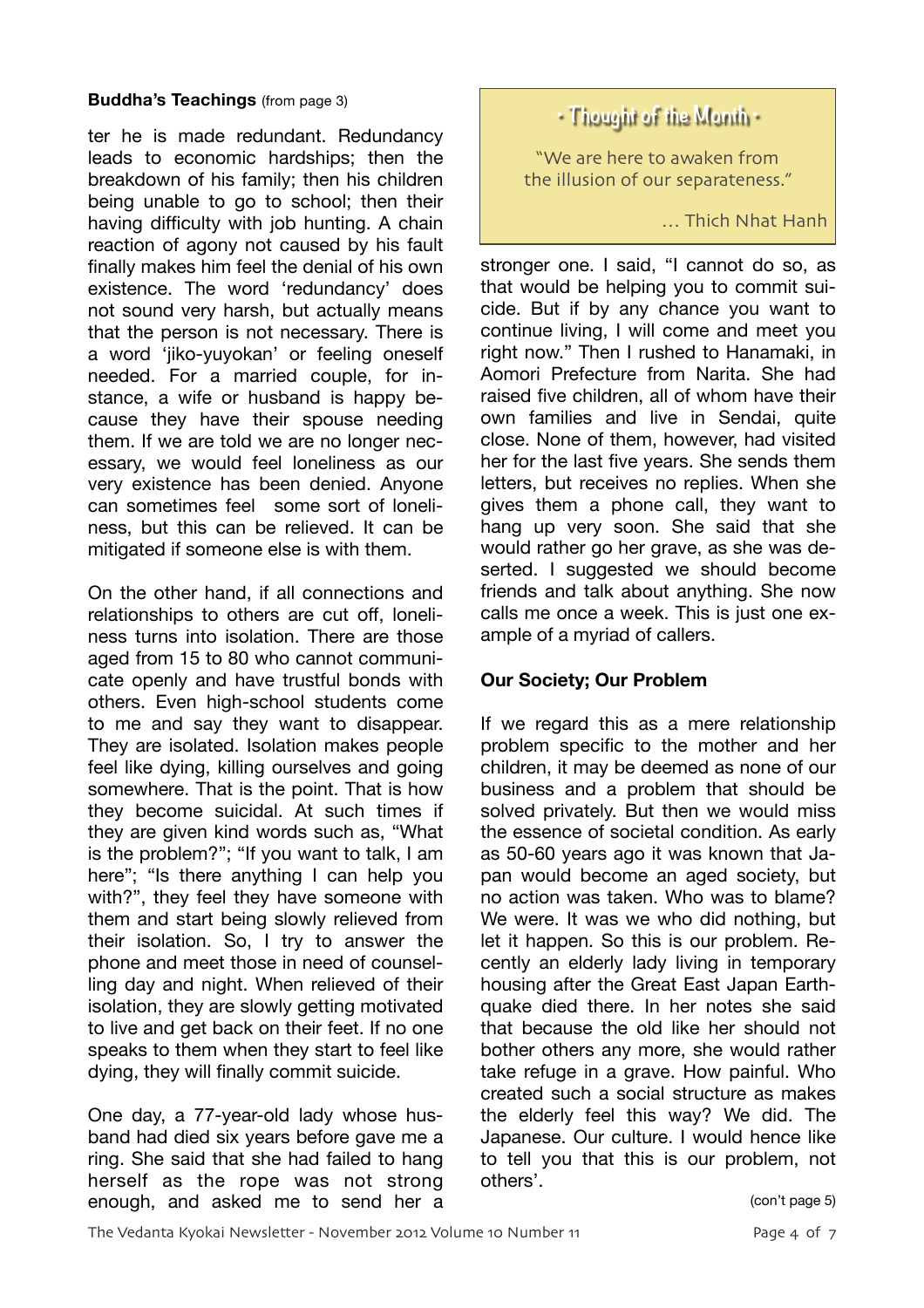#### **Buddha's Teachings** (from page 4)

We sometimes receive calls saying we should stop our activities to prevent suicide and just let them die. Many of these callers are female. They say it would be kinder to let them die. Then I ask questions such as, "Do you have grandchildren? If you do, and they are seriously bullied, have dog droppings put in their mouth on their way back from school and would rather die than live such a life, would you say they should die as they want?" They answer, "Of course not. How could I say that to my loving grandchildren?" This shows that people think in a different way when it comes to their problems. If the problem is not theirs, they say 'just let them die.' That is our problem. The Japanese now have no interest in anything.

Mother Teresa said the following famous quote, 'The opposite of love is indifference.' Japan is now full of those who are indifferent. In the beginning of this talk I said that the economy is not working here in this country, but I say now is the time to let kindness work. Otherwise everyone will be isolated. So I would like to ask you not to leave those around you isolated. If they are relieved from isolation, presumably the suicide rate could be more than halved.

"Newspapers have recently reported that the youth are sad and worried about the world and do not mind if they die at any moment. It is us who created this society. I believe that if pastors like me are determined to make a difference themselves and instruct our followers on taking action towards various problems, the issue of suicide will dramatically change.

"A 37-year-old mother had a nervous breakdown and stressed out from parenting called me saying she would follow her husband, who died a sudden death from overwork at the age of 42. Although she had both a 3- and a 1-year old child, she could not think about them and just wanted to go to his place. By his place



she meant the afterlife, which she believed in. I asked her, "If there is an afterlife and he is there, what would he say when you see him?" She said, "He would be glad and hold me shedding tears." I disagreed, "I would not say so, but ask what you did with the two children of yours. It would be better to bring up your children now, and if there is the afterlife, go there afterward so you can tell him proudly how you raised your children." She eventually attempted suicide by jumping into the sea leaving her children behind. While in the water, however, when she heard them crying and realised how much they needed her, and she struggled swimming until a passer-by helped her out.

Whether or not there is an afterlife, this question was unsolved during Buddha's era as it is even to this day. The point is to become happy in this life. To that end, we will raise children and retire from life proudly, that is, complete the life we were given and die.

#### **Seizing the Now**

"'Yosei', the remainder of life or literally, leftover of life, sounds interesting. Seeing the later part of life as old age years or as the leftover of life dwarfs people. Kin-san and Gin-san, the Japanese twin sisters celebrated for their longevity were Buddhists. When they turned 100, their temple priest told them they did not visit the temple very often. Then they said, "Because we are busy." He asked, "You must both

(con't page 6)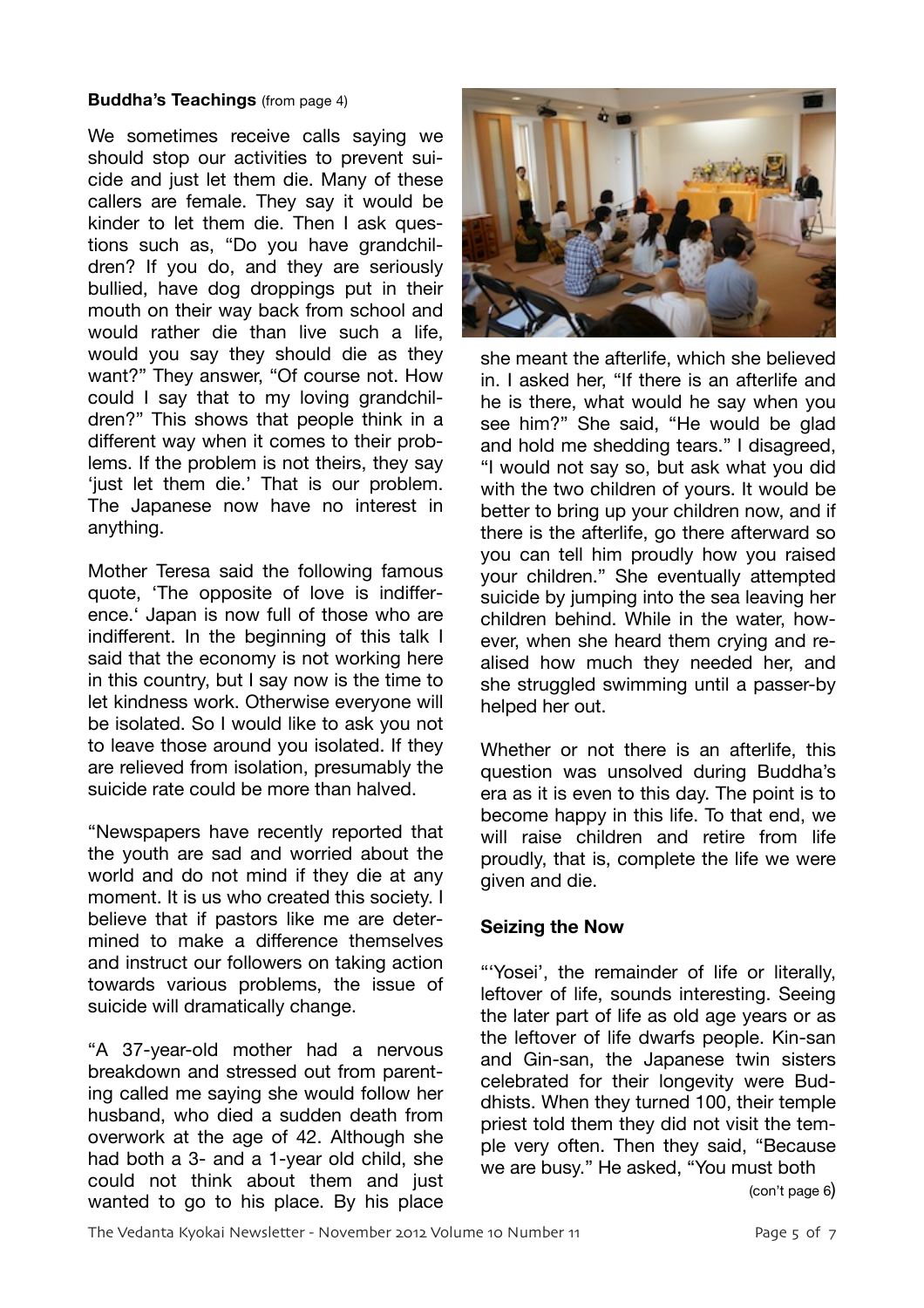## **• A Story to Remember •**

#### **The Patient Old Man**

When passing through a mountain pass, a bedouin (villager) once came across an old man who was blind and who seemed to be afflicted with various ailments all over his body. It was clear that he was wasting away. He was even paralysed and was constantly forced to remain in a seated position. The Bedouin could clearly hear him say, "All praise is for Allah, Who has kept me safe from ailments with which He has tested many among His creation; and He has indeed preferred me over many among those that He created."

"My brother!" exclaimed the bedouin. "What have you been saved from? By Allah, I think that you have been afflicted with every single kind of ailment!"

"Go away from me," said the old man, as he raised his head. "Do I not still have a tongue with which I can pronounce His Oneness, and with which I can remember Him every single moment? And do I not still have a heart with which I can know Him?"

These words of the old man were enough for the bedouin to repent to Allah for his sins and ask Him for forgiveness.

Remember, there is always someone else who is in more problem than you.

(IslamCan.com)

#### **Buddha's Teachings** (from page 4)

have earned lots of money working so much. What do you spend it on?" They said in unison, "We will save it for our oldage years." That is amazing, isn't it? It did not seem that they thought they were in their old age years or the leftover of life. Every morning they woke up, they thought they were at the height of life. They seized the day each day. Seize the day today, not tomorrow or the day after. You can have the past as memories, but the past is over.

"I am here with you as we spend each moment of 'now' one after another. This moment keeps going and changing. In Buddhism, it is called 'ever-changing'. If you know someone in trouble, just let them know this. Things do not last forever. Happiness and pain change. So, just wait a while.

#### **Engaged Buddhism**

"If you have someone in trouble and in pain around you, just stand by them, take the time to listen to them and share their suffering by accepting them. Just agree once and totally with them that you might want to die if you were in their shoes. Then they will start to trust you thinking you can understand them, and come to you again, then again. When coming for the fourth or fifth time, they will start talking honestly. Just keep listening until then and ask them when they can come next. It is important that if they say they can come the following Wednesday at 3 pm, then you make sure to arrange an appointment at that time. Knowing someone is waiting for them gives them reason to live.

"There is the term 'Engaged Buddhism' (con't page 7)